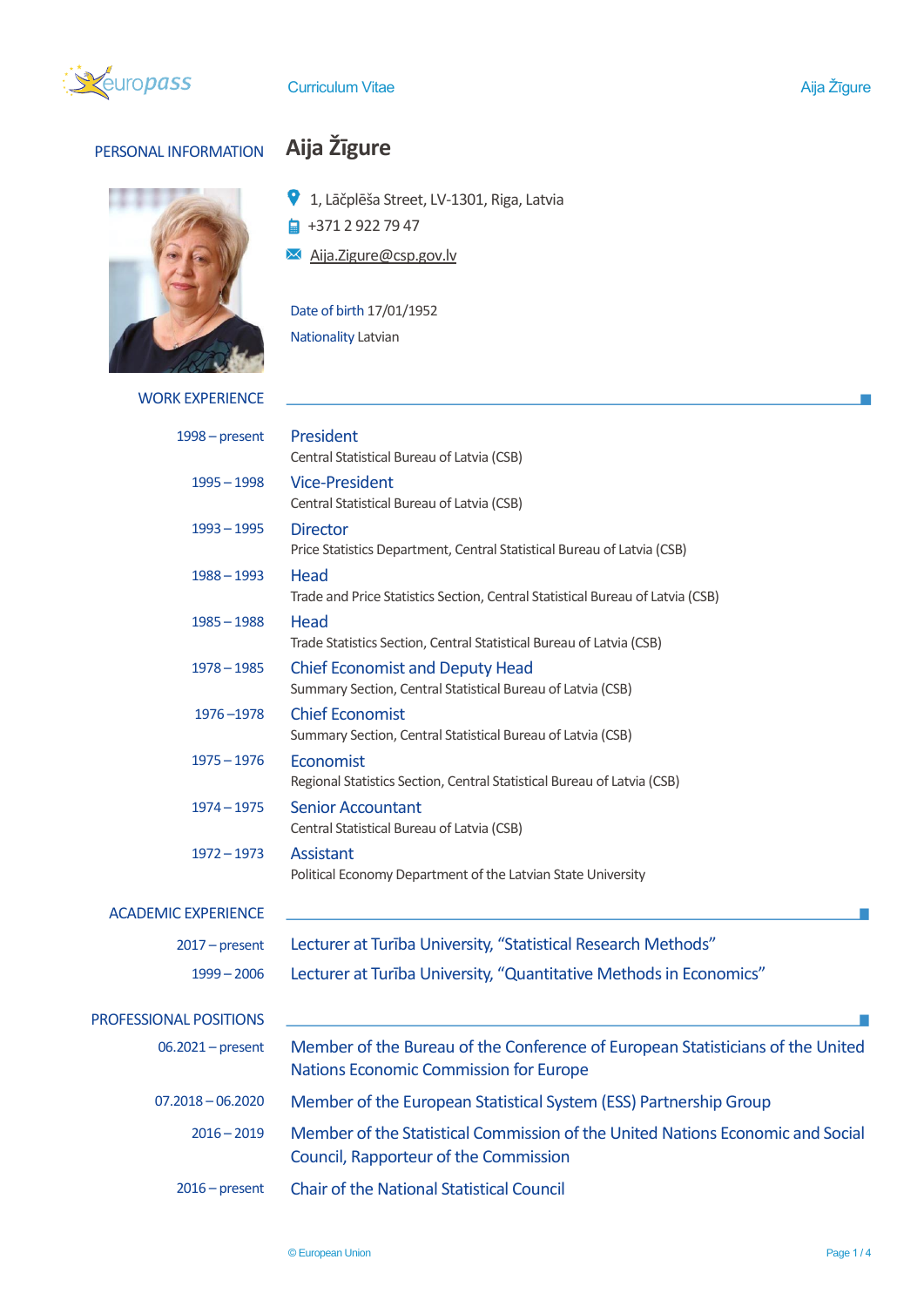

| $2016 - 2019$       | Co-chair of the Eurostat High-Level Group on Quality in Statistics                                                                                                                             |  |  |  |
|---------------------|------------------------------------------------------------------------------------------------------------------------------------------------------------------------------------------------|--|--|--|
| $01/2015 - 06/2015$ | Chairman of meetings of the Working Party on Statistics of the EU Council during<br>the Latvian presidency of the Council                                                                      |  |  |  |
| $2014$ – present    | Member of the Committee on Statistics and Statistical Policy of the Organisation<br>for Economic Co-operation and Development (OECD)                                                           |  |  |  |
| $2009$ – present    | Member of the European Statistical System Committee, representation of the<br>national statistical institution of Latvia                                                                       |  |  |  |
| $2008 - 2012$       | Member of the Board of the UNESCO Institute for Statistics                                                                                                                                     |  |  |  |
| $2005 - 2009$       | Member of the Bureau of the Conference of European Statisticians of the United<br><b>Nations Economic Commission for Europe</b>                                                                |  |  |  |
| $2004 - 2009$       | Member of the Eurostat Statistical Programme Committee                                                                                                                                         |  |  |  |
| $2004 - 2008$       | Vice-President of the International Association for Official Statistics of the<br><b>International Statistical Institute</b>                                                                   |  |  |  |
| $1999 - present$    | Member of the Conference of European Statisticians of the United Nations<br><b>Economic Commission for Europe</b>                                                                              |  |  |  |
| 1999 – present      | Member of the Board of Latvian Association of Statisticians                                                                                                                                    |  |  |  |
| <b>EDUCATION</b>    |                                                                                                                                                                                                |  |  |  |
| $2002 - 2006$       | <b>Doctoral Studies</b>                                                                                                                                                                        |  |  |  |
|                     | University of Latvia, Faculty of Economics and Management.                                                                                                                                     |  |  |  |
| $1970 - 1975$       | Diploma for higher education in economics, statistics<br>Higher academic education equivalent to a Master's degree - economist statistician.<br>Latvian State University, Faculty of Economics |  |  |  |

## PERSONAL SKILLS

| Mother tongue  | Latvian              |                |                    |                   |                |  |  |  |
|----------------|----------------------|----------------|--------------------|-------------------|----------------|--|--|--|
| Other language | <b>UNDERSTANDING</b> |                | <b>SPEAKING</b>    |                   | <b>WRITING</b> |  |  |  |
|                | Listening            | Reading        | Spoken interaction | Spoken production |                |  |  |  |
| English        |                      | C <sub>1</sub> | C1                 | C1                | <b>B2</b>      |  |  |  |
| Russian        |                      | C1             | C1                 | C1                | C1             |  |  |  |
|                |                      |                |                    |                   |                |  |  |  |

Levels: A1/A2: Basic user - B1/B2: Independent user - C1/C2 Proficient user Common European Framework of Reference for Languages

 $\overline{\phantom{a}}$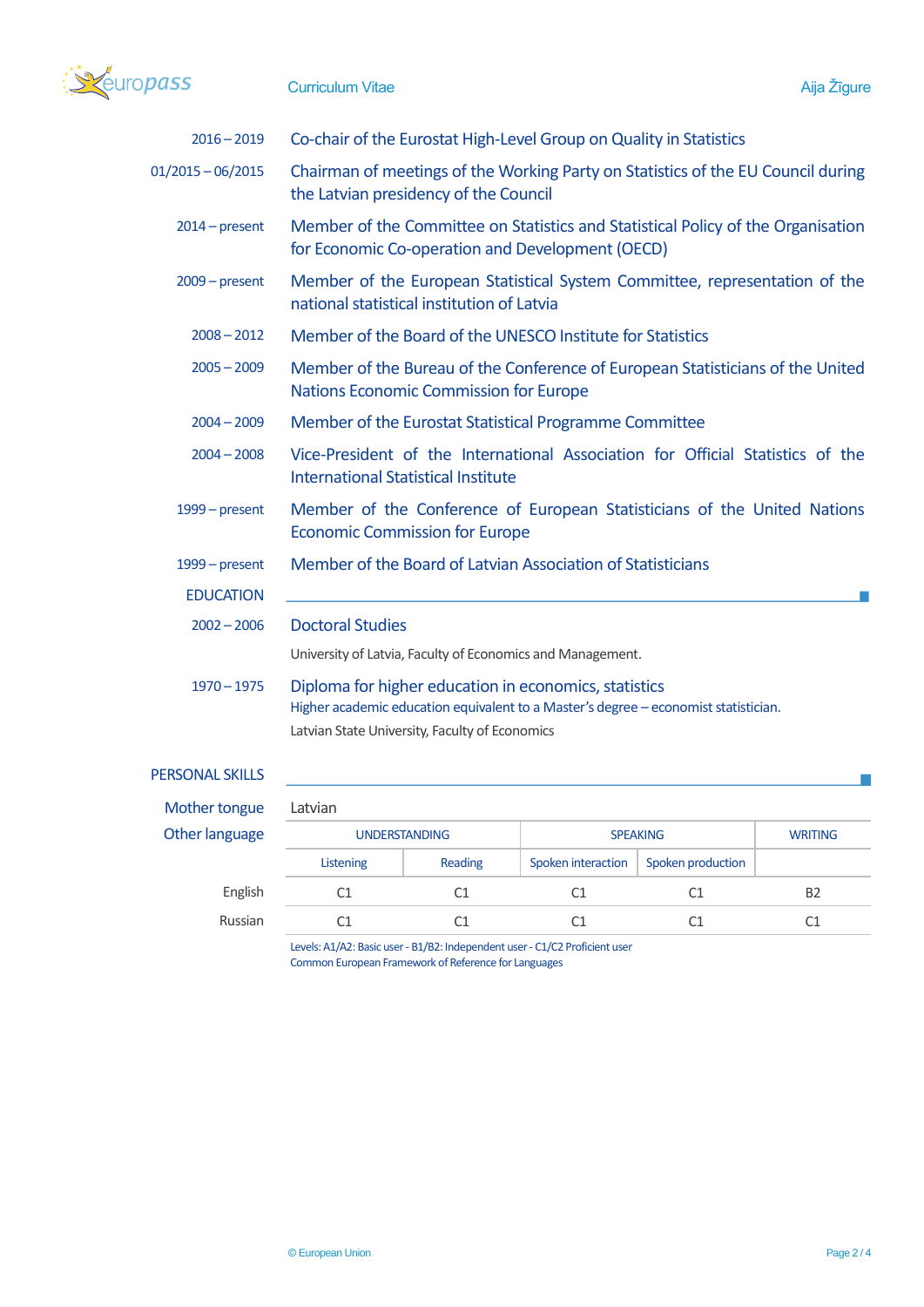

ADDITIONAL INFORMATION

- Honours and awards Honorary member of the University of Latvia (2020)
	- Certificate of Gratitude from the Latvian Academy of Sciences (2019)
	- Certificate of Gratitude from the Cabinet of Ministers for significant contribution in ensuring Latvia's successful accession to the OECD (2016)
	- Award of the Cabinet of Ministers for continuous and highly professional work and innovative approach to the development of the national statistical system (2015)
	- Certificate of Appreciation of the Ministry of Economics for contribution in ensuring the Latvian Presidency of the Council of the European Union (2015)
	- Certificate of Gratitude of Prime Minister Valdis Dombrovskis for extensive contribution in the development of the state's statistical institution (2012)
	- The Cross of Recognition for merits in the development of the state statistical administration, extensive personal contribution in the formation of statistical standards and methodology, thus facilitating the inclusion of the Latvian statistical system in the EU statistical system (2010)
	- Courses Courses within the project "Top-Level Manager Development Programme" (2017–2018)
		- New Data Sources Big Data" course at the Latvian School of Public Administration (2015)
		- "Process Management. Process Measuring, Analysis and Optimisation." course at Latvian School of Public Administration (2015)
		- "Improvement of Managing Skills" course at Latvian School of Public Administration (2014)
		- European statistician training course "Added Value Through Strategic Management" (2000)
		- "Economic Indicators" labour statistics training course of the United States Department of Labour (1997)
		- "International Statistical System" course of the International Statistical Institute for leading statisticians (1996)
		- "Management Changes and Development" programme of the Swedish consulting company OMNIA (1995)
		- "Production and Analysis of Price Indices" training course of the Bureau of Labour Statistics of the United States Department of Labour (1995)
- Publications, reports Conference of the University of Latvia paper "New Data Sources, New Methods, New Statistical Products" (02/2020)
	- Conference of the University of Latvia paper "New Opportunities and Challenges in the Use of Statistical Data" (02/2019)
	- Conference of the University of Latvia paper "Recent Developments in Statistical Data Production and Quality of Data" (02/2018)
	- Conference of the University of Latvia report "Challenges and Development Trends in Official Statistics" (02/2017)
	- Conference of European Statistics Stakeholders in Budapest report "Use of Statistical Information and Challenges in the Presentation of Statistical Information Presentation" (10/2016)
	- Conference of the University of Latvia report "Courses of Development of Statistical Work Processes and Methods" (02/2014)
	- Conference of the University of Latvia report "The Increasing Importance of Statistical Data in the Analysis of Business Development" (01/2014)
	- Conference of the University of Latvia report "Quality and Methodology in Official Statistics" (02/2010)
	- 57<sup>th</sup> Plenary Session of the Conference of European Statisticians in Geneva (Switzerland) report "Experience of Statistics Latvia in Labour Market Forecasting" (06/2009)